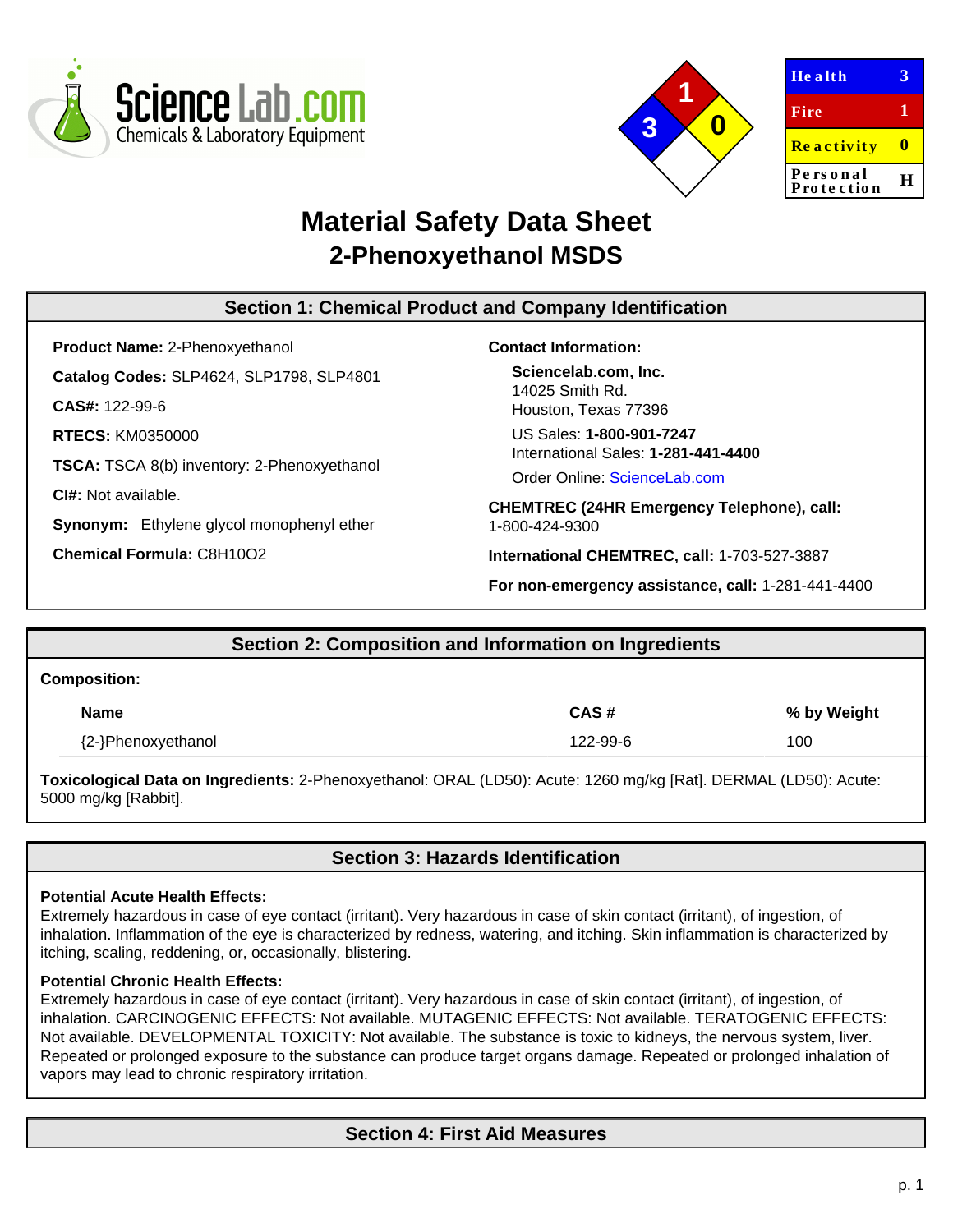### **Eye Contact:**

Check for and remove any contact lenses. Immediately flush eyes with running water for at least 15 minutes, keeping eyelids open. Cold water may be used. Do not use an eye ointment. Seek medical attention.

### **Skin Contact:**

After contact with skin, wash immediately with plenty of water. Gently and thoroughly wash the contaminated skin with running water and non-abrasive soap. Be particularly careful to clean folds, crevices, creases and groin. Cold water may be used. Cover the irritated skin with an emollient. If irritation persists, seek medical attention. Wash contaminated clothing before reusing.

### **Serious Skin Contact:**

Wash with a disinfectant soap and cover the contaminated skin with an anti-bacterial cream. Seek immediate medical attention.

**Inhalation:** Allow the victim to rest in a well ventilated area. Seek immediate medical attention.

#### **Serious Inhalation:** Not available.

#### **Ingestion:**

Do not induce vomiting. Examine the lips and mouth to ascertain whether the tissues are damaged, a possible indication that the toxic material was ingested; the absence of such signs, however, is not conclusive. Loosen tight clothing such as a collar, tie, belt or waistband. If the victim is not breathing, perform mouth-to-mouth resuscitation. Seek immediate medical attention.

**Serious Ingestion:** Not available.

# **Section 5: Fire and Explosion Data**

**Flammability of the Product:** May be combustible at high temperature.

**Auto-Ignition Temperature:** Not available.

**Flash Points:** CLOSED CUP: 110°C (230°F). OPEN CUP: 121.11°C (250°F).

**Flammable Limits:** LOWER: 1.4% UPPER: 9%

**Products of Combustion:** These products are carbon oxides (CO, CO2).

**Fire Hazards in Presence of Various Substances:** Not available.

#### **Explosion Hazards in Presence of Various Substances:**

Risks of explosion of the product in presence of mechanical impact: Not available. Risks of explosion of the product in presence of static discharge: Not available.

#### **Fire Fighting Media and Instructions:**

SMALL FIRE: Use DRY chemical powder. LARGE FIRE: Use water spray, fog or foam. Do not use water jet.

**Special Remarks on Fire Hazards:** Not available.

**Special Remarks on Explosion Hazards:** Not available.

# **Section 6: Accidental Release Measures**

#### **Small Spill:**

Dilute with water and mop up, or absorb with an inert dry material and place in an appropriate waste disposal container. Finish cleaning by spreading water on the contaminated surface and dispose of according to local and regional authority requirements.

#### **Large Spill:**

Absorb with an inert material and put the spilled material in an appropriate waste disposal. Finish cleaning by spreading water on the contaminated surface and allow to evacuate through the sanitary system.

# **Section 7: Handling and Storage**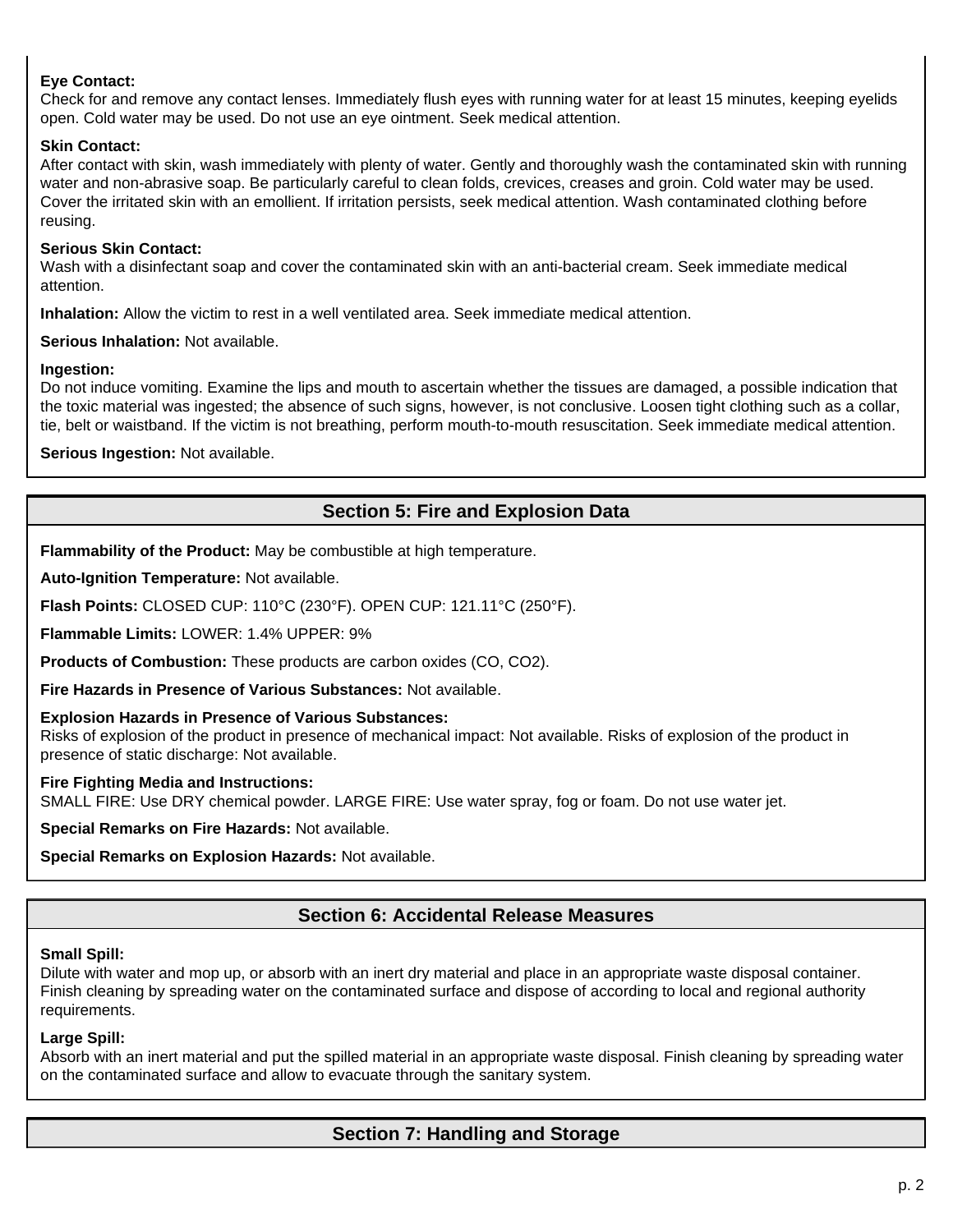### **Precautions:**

Keep away from heat. Keep away from sources of ignition. Empty containers pose a fire risk, evaporate the residue under a fume hood. Ground all equipment containing material. Do not ingest. Do not breathe gas/fumes/ vapour/spray. In case of insufficient ventilation, wear suitable respiratory equipment If ingested, seek medical advice immediately and show the container or the label. Avoid contact with skin and eyes

#### **Storage:**

Keep container dry. Keep in a cool place. Ground all equipment containing material. Keep container tightly closed. Keep in a cool, well-ventilated place. Combustible materials should be stored away from extreme heat and away from strong oxidizing agents.

# **Section 8: Exposure Controls/Personal Protection**

#### **Engineering Controls:**

Provide exhaust ventilation or other engineering controls to keep the airborne concentrations of vapors below their respective threshold limit value. Ensure that eyewash stations and safety showers are proximal to the work-station location.

#### **Personal Protection:**

Splash goggles. Lab coat. Vapor respirator. Be sure to use an approved/certified respirator or equivalent. Gloves.

#### **Personal Protection in Case of a Large Spill:**

Splash goggles. Full suit. Vapor respirator. Boots. Gloves. A self contained breathing apparatus should be used to avoid inhalation of the product. Suggested protective clothing might not be sufficient; consult a specialist BEFORE handling this product.

**Exposure Limits:** Not available.

# **Section 9: Physical and Chemical Properties**

**Physical state and appearance:** Liquid. (Oily liquid.)

**Odor:** Aromatic. (Slight.)

**Taste:** Burning. (Strong.)

**Molecular Weight:** 138.17 g/mole

**Color:** Clear Colorless.

**pH (1% soln/water):** Not available.

**Boiling Point:** 245.2°C (473.4°F)

**Melting Point:** 14°C (57.2°F)

**Critical Temperature:** Not available.

**Specific Gravity:** 1.103 (Water = 1)

**Vapor Pressure:** Not available.

**Vapor Density:** 4.8 (Air = 1)

**Volatility:** Not available.

**Odor Threshold:** Not available.

**Water/Oil Dist. Coeff.:** The product is equally soluble in oil and water; log(oil/water) = 0.1

**Ionicity (in Water):** Not available.

**Dispersion Properties:** See solubility in water.

**Solubility:** Partially soluble in cold water.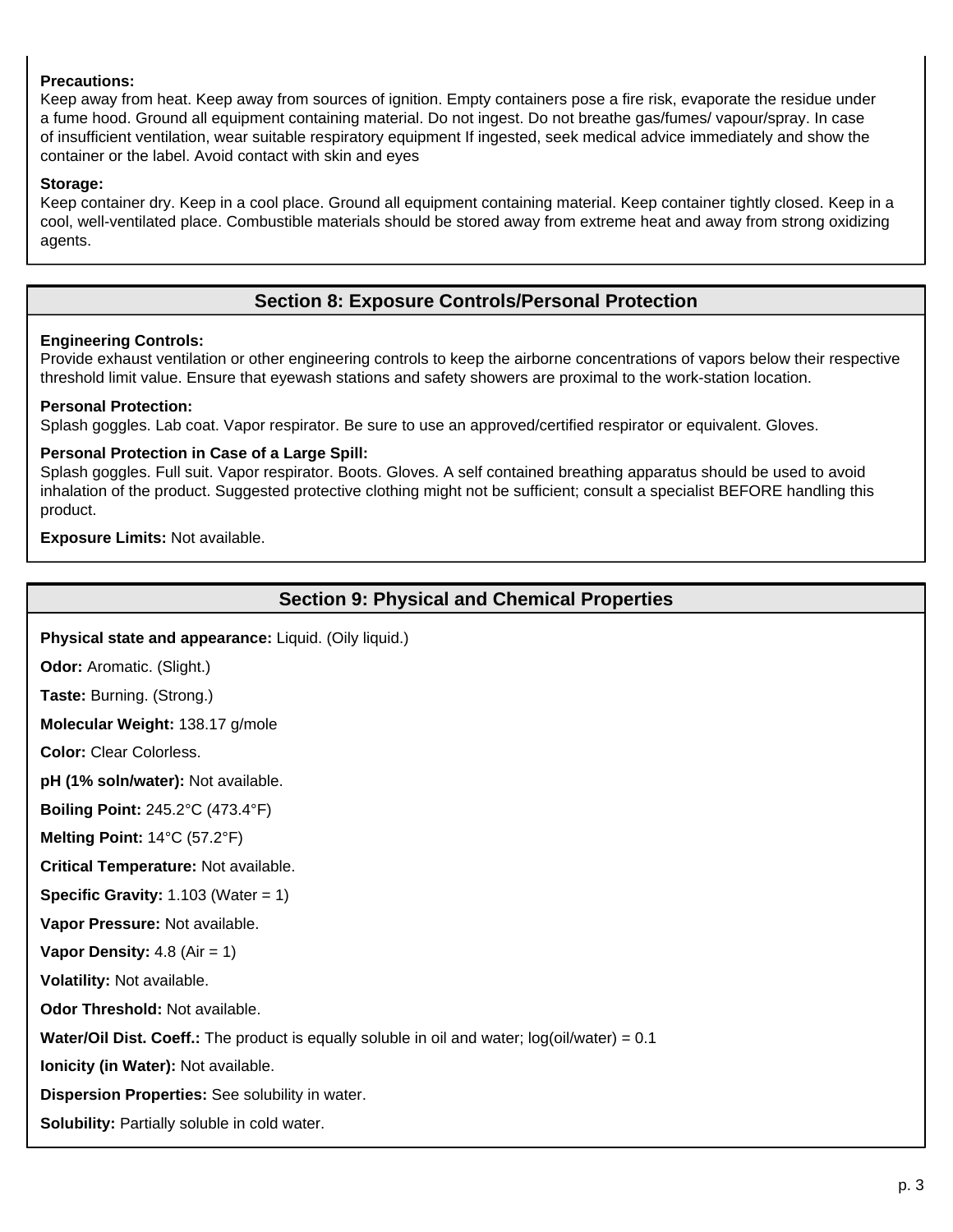# **Section 10: Stability and Reactivity Data**

**Stability:** The product is stable. **Instability Temperature:** Not available. **Conditions of Instability:** Not available. **Incompatibility with various substances:** Not available. **Corrosivity:** Non-corrosive in presence of glass. **Special Remarks on Reactivity:** Not available. **Special Remarks on Corrosivity:** Not available. **Polymerization:** No.

# **Section 11: Toxicological Information**

**Routes of Entry:** Eye contact. Inhalation. Ingestion.

**Toxicity to Animals:**

Acute oral toxicity (LD50): 1260 mg/kg [Rat]. Acute dermal toxicity (LD50): 5000 mg/kg [Rabbit].

**Chronic Effects on Humans:** The substance is toxic to kidneys, the nervous system, liver.

**Other Toxic Effects on Humans:** Very hazardous in case of skin contact (irritant), of ingestion, of inhalation.

**Special Remarks on Toxicity to Animals:** Not available.

**Special Remarks on Chronic Effects on Humans:** Not available.

**Special Remarks on other Toxic Effects on Humans:** Not available.

# **Section 12: Ecological Information**

**Ecotoxicity:** Not available.

**BOD5 and COD:** Not available.

**Products of Biodegradation:**

Possibly hazardous short term degradation products are not likely. However, long term degradation products may arise.

**Toxicity of the Products of Biodegradation:** The products of degradation are more toxic.

**Special Remarks on the Products of Biodegradation:** Not available.

# **Section 13: Disposal Considerations**

**Waste Disposal:**

# **Section 14: Transport Information**

**DOT Classification:** Not a DOT controlled material (United States).

**Identification:** Not applicable.

**Special Provisions for Transport:** Not applicable.